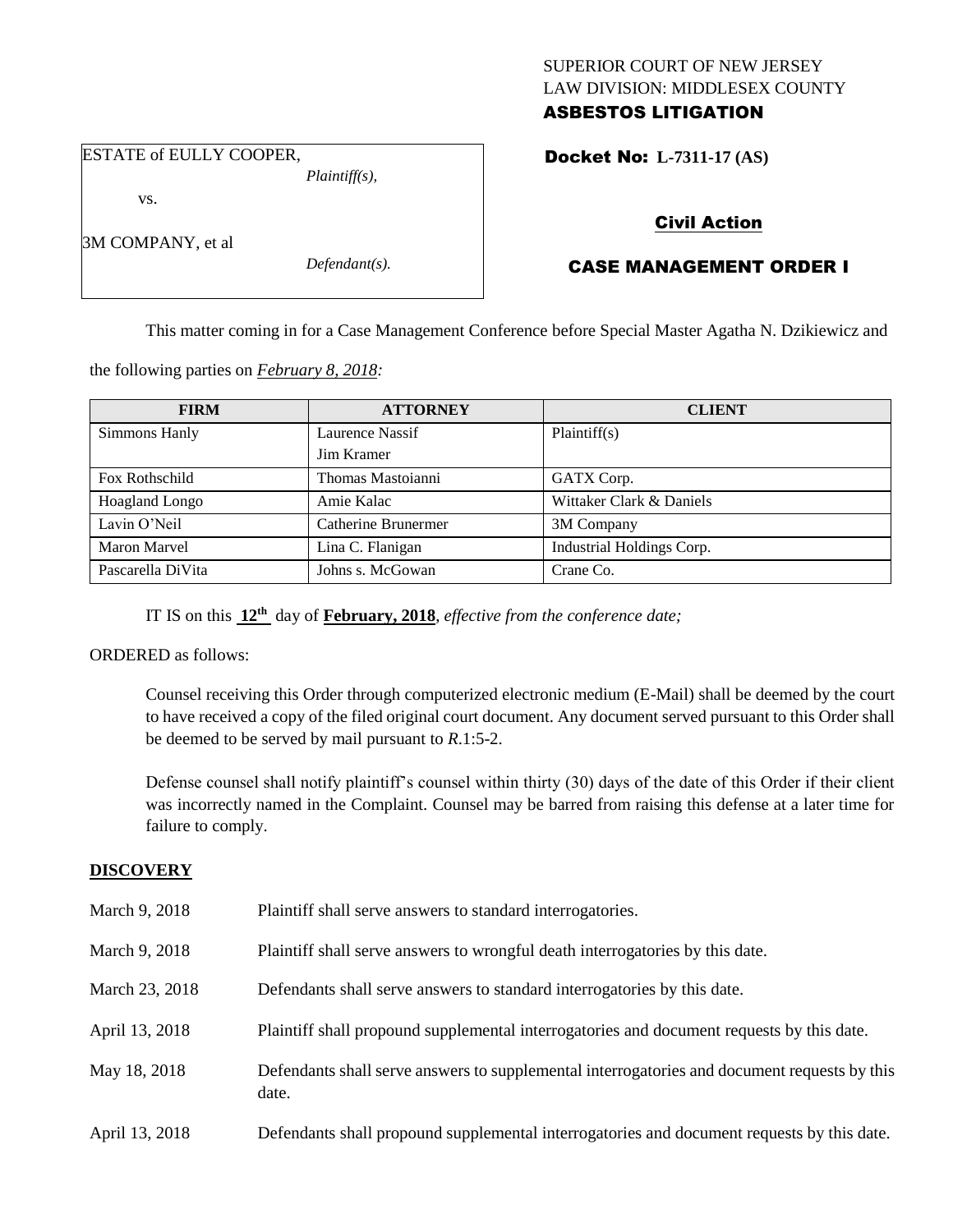| May 18, 2018    | Plaintiff shall serve answers to supplemental interrogatories and document requests by this<br>date.                                                                                                        |
|-----------------|-------------------------------------------------------------------------------------------------------------------------------------------------------------------------------------------------------------|
| July 31, 2018   | Fact discovery, including depositions, shall be completed by this date. Plaintiff's counsel shall<br>contact the Special Master within one week of this deadline if all fact discovery is not<br>completed. |
| August 31, 2018 | Depositions of corporate representatives shall be completed by this date.                                                                                                                                   |

### **EARLY SETTLEMENT**

December 14, 2018 Settlement demands shall be served on all counsel and the Special Master by this date.

### **SUMMARY JUDGMENT MOTION PRACTICE**

|  | October 26, 2018 | Plaintiff's counsel shall advise, in writing, of intent not to oppose motions by this date. |  |  |  |
|--|------------------|---------------------------------------------------------------------------------------------|--|--|--|
|--|------------------|---------------------------------------------------------------------------------------------|--|--|--|

- November 9, 2018 Summary judgment motions shall be filed no later than this date.
- December 7, 2018 Last return date for summary judgment motions.

#### **MEDICAL DEFENSE**

March 9, 2018 Plaintiff shall serve executed medical authorizations (along with answers to interrogatories) by this date. March 9, 2018 Plaintiff shall serve a diagnostic medical report and any medical records in plaintiff's possession by this date. October 31, 2018 Plaintiff shall serve medical expert reports by this date. October 31, 2018 Upon request by defense counsel, plaintiff is to arrange for the transfer of pathology specimens and x-rays, if any, by this date. January 31, 2019 Defendants shall identify its medical experts and serve medical reports, if any, by this date. In addition, defendants shall notify plaintiff's counsel (as well as all counsel of record) of a joinder in an expert medical defense by this date.

### **LIABILITY EXPERT REPORTS**

- October 31, 2018 Plaintiff shall identify its liability experts and serve liability expert reports or a certified expert statement by this date or waive any opportunity to rely on liability expert testimony.
- **January 31, 2019** Defendants shall identify its liability experts and serve liability expert reports, if any, by this date or waive any opportunity to rely on liability expert testimony.

#### **EXPERT DEPOSITIONS**

February 28, 2019 Expert depositions shall be completed by this date. To the extent that plaintiff and defendant generic experts have been deposed before, the parties seeking that deposition in this case must file an application before the Special Master and demonstrate the necessity for that deposition. To the extent possible, documents requested in a deposition notice directed to an expert shall

 $\_$  ,  $\_$  ,  $\_$  ,  $\_$  ,  $\_$  ,  $\_$  ,  $\_$  ,  $\_$  ,  $\_$  ,  $\_$  ,  $\_$  ,  $\_$  ,  $\_$  ,  $\_$  ,  $\_$  ,  $\_$  ,  $\_$  ,  $\_$  ,  $\_$  ,  $\_$  ,  $\_$  ,  $\_$  ,  $\_$  ,  $\_$  ,  $\_$  ,  $\_$  ,  $\_$  ,  $\_$  ,  $\_$  ,  $\_$  ,  $\_$  ,  $\_$  ,  $\_$  ,  $\_$  ,  $\_$  ,  $\_$  ,  $\_$  ,